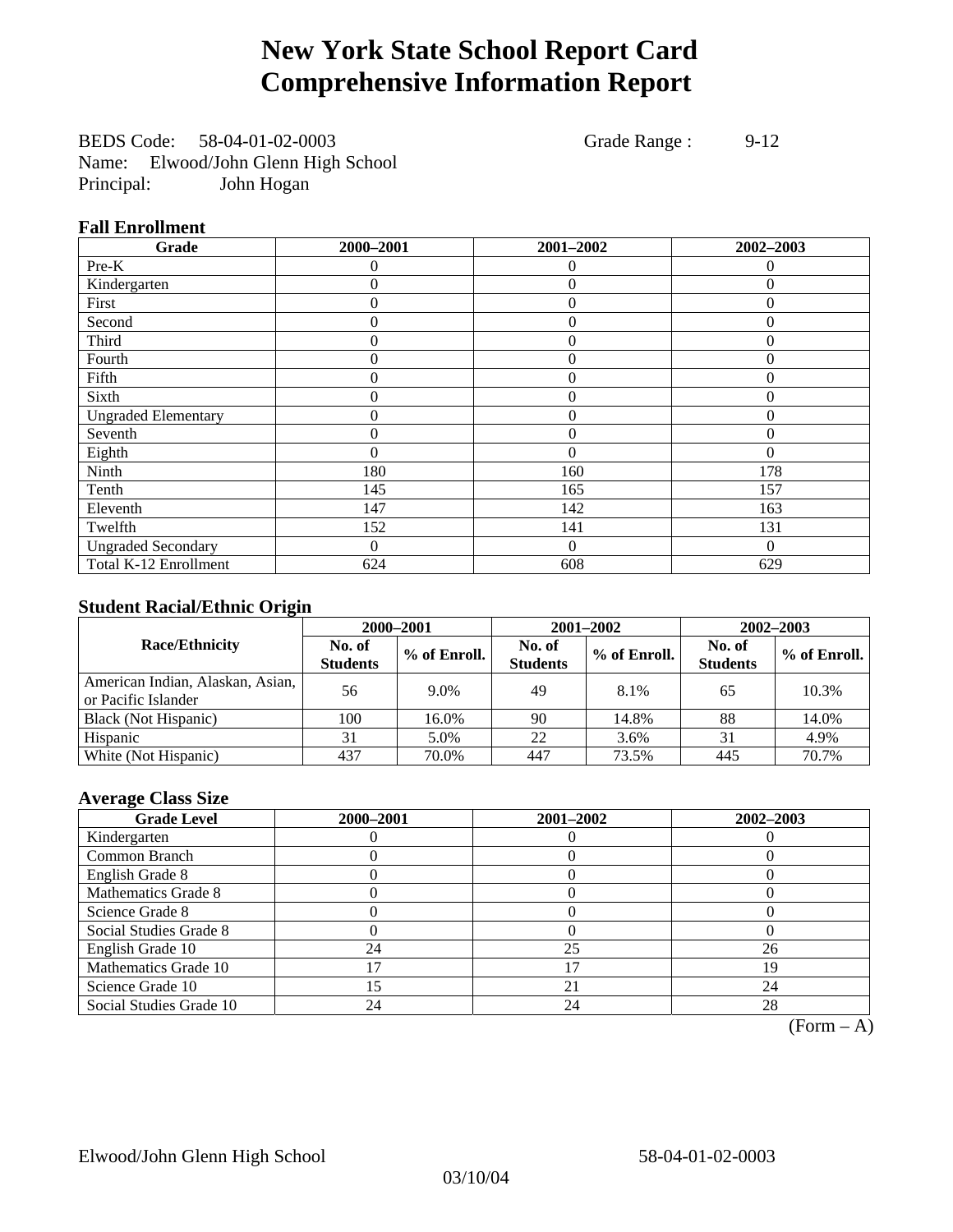### **District Need to Resource Capacity Category**

| <b>N/RC Category</b> | <b>Description</b>                                                                                 |
|----------------------|----------------------------------------------------------------------------------------------------|
|                      | This is a school district with average student needs in relation to<br>district resource capacity. |

#### **Similar School Group and Description**

| <b>Similar School Group</b> | <b>Description</b>                                                    |
|-----------------------------|-----------------------------------------------------------------------|
|                             | All schools in this group are secondary level schools in school       |
| 50                          | districts with average student needs in relation to district resource |
|                             | capacity. The schools in this group are in the middle range of        |
|                             | student needs for secondary level schools in these districts.         |

All schools within the same N/RC category are divided into three similar school groups defined by the percentage of students in the school who are eligible for the free-lunch program and/or who are limited English proficient (also known as English language learners).

#### **Student Demographics Used To Determine Similar Schools Group**

|                                   | 2000-2001 |         |       | $2001 - 2002$ | 2002-2003 |         |
|-----------------------------------|-----------|---------|-------|---------------|-----------|---------|
|                                   | Count     | Percent | Count | Percent       | Count     | Percent |
| <b>Limited English Proficient</b> | 19        | 3.0%    | 35    | 5.8%          |           | 3.3%    |
| <b>Eligible for Free Lunch</b>    | 43        | 6.9%    | 41    | 6.7%          | 37        | 5.9%    |

#### **Attendance and Suspension**

|                               | 1999–2000       |         | 2000-2001 |         | $2001 - 2002$   |         |
|-------------------------------|-----------------|---------|-----------|---------|-----------------|---------|
|                               | No. of          | $%$ of  | No. of    | $%$ of  | No. of          | $%$ of  |
|                               | <b>Students</b> | Enroll. | Students  | Enroll. | <b>Students</b> | Enroll. |
| <b>Annual Attendance Rate</b> |                 | 94.2%   |           | 95.0%   |                 | 95.5%   |
| <b>Student Suspensions</b>    | 58              | 9.7%    | 39        | 6.3%    | 47              | 7.7%    |

#### **Student Socioeconomic and Stability Indicators (Percent of Enrollment)**

|                          | 2000-2001 | 2001-2002 | 2002-2003 |
|--------------------------|-----------|-----------|-----------|
| <b>Reduced Lunch</b>     | 4.7%      | 3.5%      | 2.5%      |
| <b>Public Assistance</b> | $-10%$    | $1-20%$   | $-10%$    |
| <b>Student Stability</b> | 97%       | 99%       | 96%       |

#### **Staff Counts**

| Staff                                 | 2002-2003 |
|---------------------------------------|-----------|
| <b>Total Teachers</b>                 |           |
| <b>Total Other Professional Staff</b> | 10        |
| <b>Total Paraprofessionals</b>        | NΑ        |
| Teaching Out of Certification*        |           |
| Teachers with Temporary Licenses      |           |

\*Teaching out of certification more than on an incidental basis. Teachers with temporary licenses are also counted as teaching out of certification.

 $(Form - B)$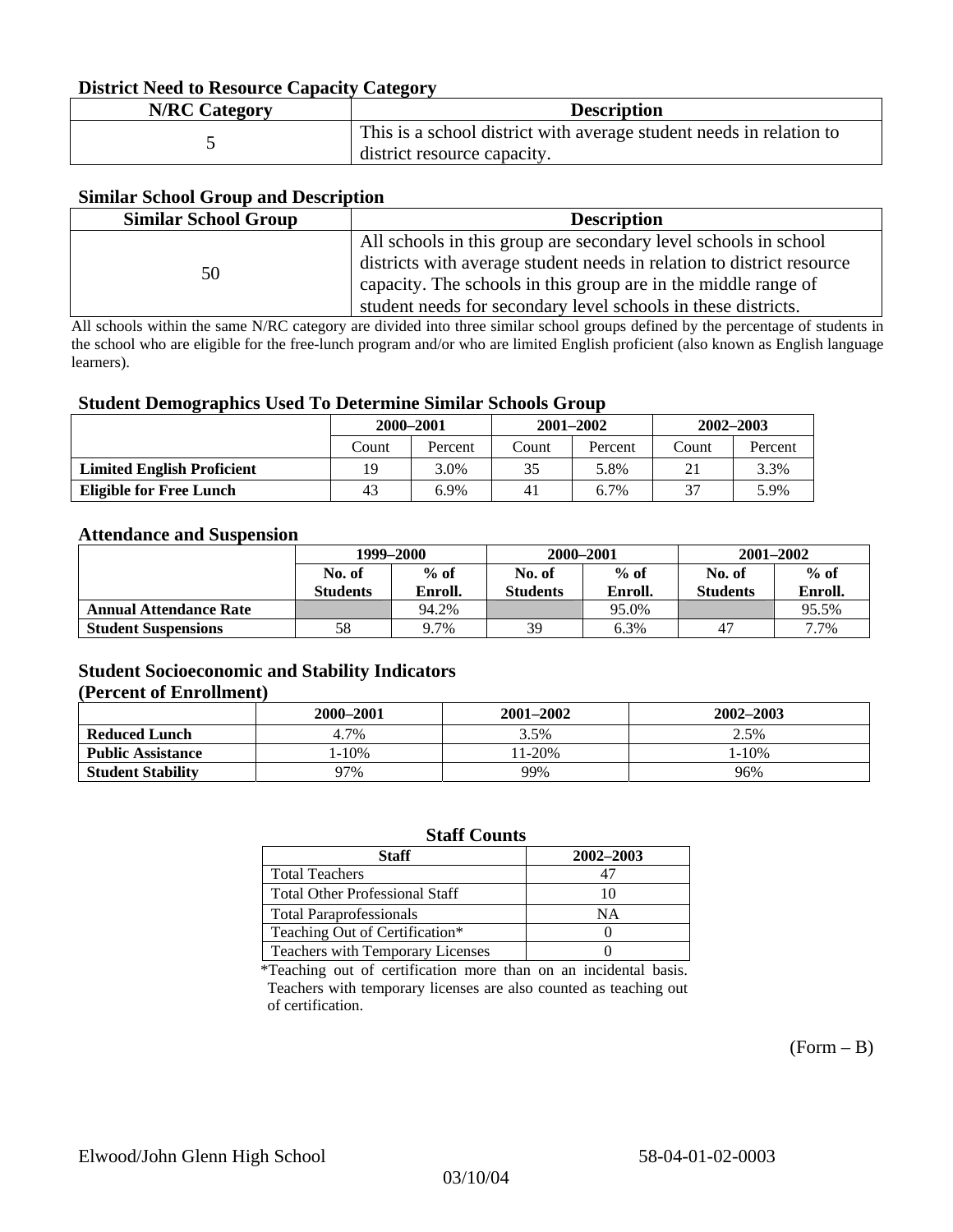# **High School Graduates and Noncompleters**

| ніді эспол этайнакі патінід кеденія вірюшая |                       |                                   |                                                    |                       |                                   |                                                    |                       |                                   |                                                    |  |
|---------------------------------------------|-----------------------|-----------------------------------|----------------------------------------------------|-----------------------|-----------------------------------|----------------------------------------------------|-----------------------|-----------------------------------|----------------------------------------------------|--|
|                                             | 2000-2001             |                                   |                                                    |                       | 2001-2002                         |                                                    |                       | 2002-2003                         |                                                    |  |
|                                             | <b>Total</b><br>Grads | <b>Regents</b><br><b>Diplomas</b> | $\frac{0}{0}$<br><b>Regents</b><br><b>Diplomas</b> | <b>Total</b><br>Grads | <b>Regents</b><br><b>Diplomas</b> | $\frac{6}{6}$<br><b>Regents</b><br><b>Diplomas</b> | <b>Total</b><br>Grads | <b>Regents</b><br><b>Diplomas</b> | $\frac{0}{0}$<br><b>Regents</b><br><b>Diplomas</b> |  |
| General<br>Education                        | 132                   | 101                               | 77%                                                | 121                   | 99                                | 82%                                                | 108                   | 92                                | 85%                                                |  |
| Students with<br><b>Disabilities</b>        | 8                     | 2                                 | 25%                                                | 10                    | $\theta$                          | 0%                                                 | 14                    | 6                                 | 43%                                                |  |
| All Students                                | 140                   | 103                               | 74%                                                | 131                   | 99                                | 76%                                                | 122                   | 98                                | 80%                                                |  |

### **High School Graduates Earning Regents Diplomas\***

\*Only students awarded local diplomas (including local diplomas with Regents endorsements) are counted as high school graduates. Because of a change in data collection procedures during the 2001–2002 school year, diploma counts and percentage of graduates earning Regents diplomas are not necessarily comparable between years. Data for the 2000-2001 school year include January, June and August 2001 graduates; data for the 2001-2002 school year include January and June 2002 graduates; data for the 2002–2003 school year include August 2002 and January and June 2003 graduates.

### **Distribution of 2002–2003 Graduates (All Students)**

|               | To 4-vear<br>College | To 2-vear<br>College | <b>To Other Post-</b><br><b>Secondary</b> | <b>To the Military</b> | <b>Employment</b> | Other |
|---------------|----------------------|----------------------|-------------------------------------------|------------------------|-------------------|-------|
| <b>Number</b> |                      | ∼                    |                                           |                        |                   |       |
| Percent       | 71%                  | 18%                  | 2%                                        | 2%                     | 7%                | 0%    |

### **Number of High School Completers with Disabilities in 2002–2003**

| Graduates*<br>(a) | <b>Regents</b><br><b>Diplomas</b> | <b>IEP Diplomas</b><br>or Certificates | All 2002-2003<br><b>Completers</b> |  |
|-------------------|-----------------------------------|----------------------------------------|------------------------------------|--|
|                   | $\mathbf{b}$                      |                                        | $(a+c)$                            |  |
|                   |                                   |                                        |                                    |  |

\*Local Diplomas (including local diplomas with Regents endorsements)

#### **High School Noncompletion Rates**

|                     |                            | 2000-2001       |         | 2001-2002                   |         | 2002-2003       |         |
|---------------------|----------------------------|-----------------|---------|-----------------------------|---------|-----------------|---------|
|                     |                            | No. of          | $%$ of  | No. of                      | $%$ of  | No. of          | $%$ of  |
|                     |                            | <b>Students</b> | Enroll. | <b>Students</b>             | Enroll. | <b>Students</b> | Enroll. |
| General-            | Dropped Out                |                 |         |                             |         |                 |         |
| <b>Education</b>    | Entered GED Program*       |                 |         | 2                           |         |                 |         |
| <b>Students</b>     | <b>Total Noncompleters</b> |                 |         | 4                           |         | 3               |         |
| <b>Students</b>     | Dropped Out                |                 |         | $\Omega$                    |         | $\theta$        |         |
| with                | Entered GED Program*       |                 |         | 0                           |         | ↑               |         |
| <b>Disabilities</b> | <b>Total Noncompleters</b> |                 |         | 0                           |         | 2               |         |
| All                 | Dropped Out                |                 | 0.8%    | $\mathfrak{D}$              | $0.3\%$ | $\mathfrak{D}$  | 0.3%    |
| <b>Students</b>     | Entered GED Program*       | $\Omega$        | $0.0\%$ | $\mathcal{D}_{\mathcal{L}}$ | $0.3\%$ | 3               | $0.5\%$ |
|                     | <b>Total Noncompleters</b> | 5               | 0.8%    | 4                           | $0.7\%$ |                 | 0.8%    |

\*The number and percentage of students who left K-12, diploma-bound systems and entered an alternative program leading to a high school equivalency diploma.

 $(Form - C)$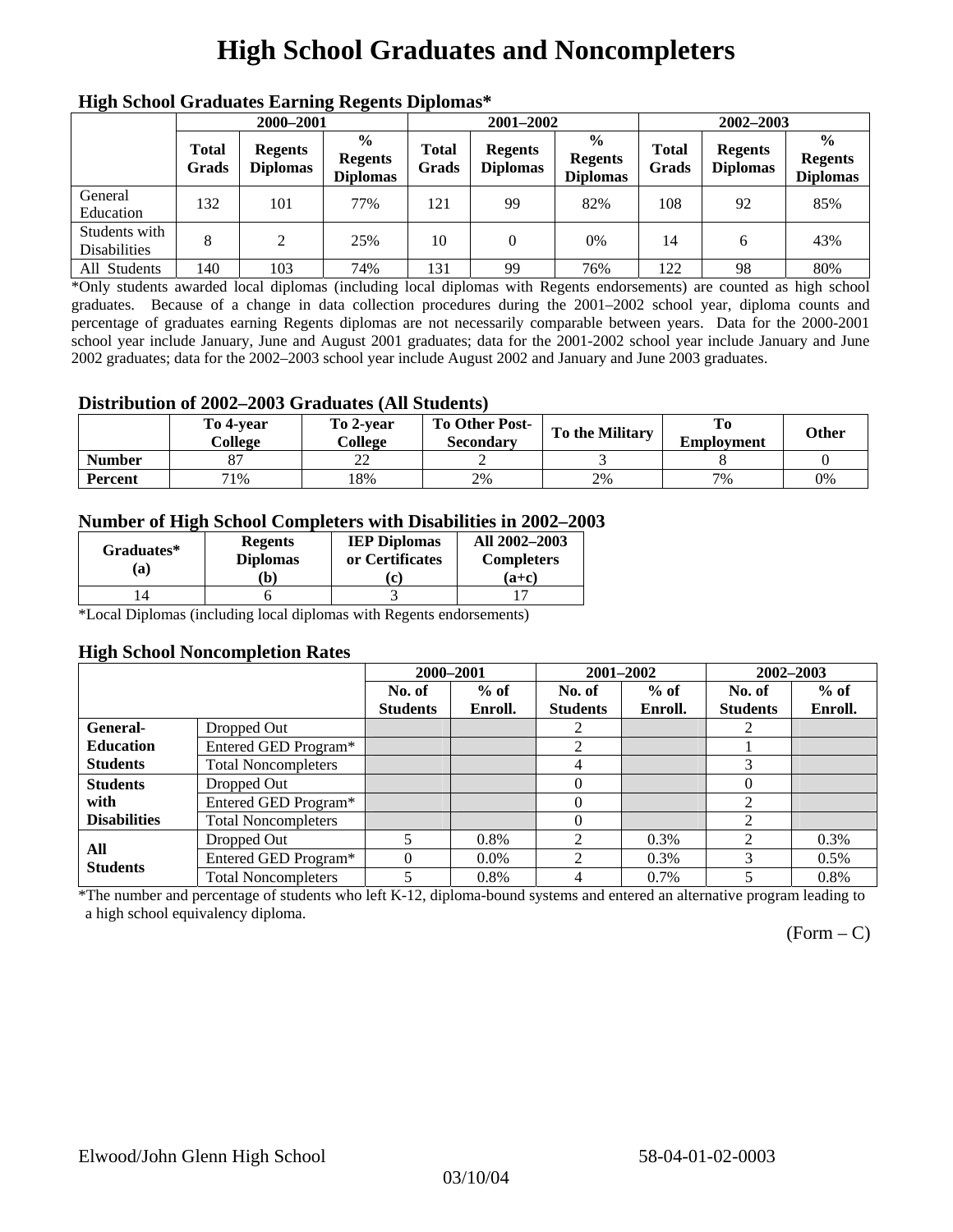## **Career Development and Occupational Studies (CDOS)**

### **Percentage of Students Documenting Self- and Career-Awareness Information and Career Exploration Activities, K–3**

| <b>Grades</b> | 2000-01 | $2001 - 02$ | $2002 - 03$ |
|---------------|---------|-------------|-------------|
| K–1           |         | $0\%$       | $0\%$       |
|               |         | $0\%$       | $0\%$       |

### **Students Developing a Career Plan, 4–12**

| <b>Grades</b> |                                      | $2000 - 01$ | $2001 - 02$ | $2002 - 03$ |
|---------------|--------------------------------------|-------------|-------------|-------------|
|               | Number of General-Education Students |             | $\Omega$    | $\theta$    |
| $4 - 5$       | Number of Students with Disabilities |             | 0           | $\Omega$    |
|               | Number of All Students               |             | $\Omega$    | $\Omega$    |
|               | Percent of Enrollment                |             | $0\%$       | $0\%$       |
|               | Number of General-Education Students |             | 0           | 0           |
| $6 - 8$       | Number of Students with Disabilities |             | $\theta$    | $\Omega$    |
|               | Number of All Students               |             | $\theta$    | $\Omega$    |
|               | Percent of Enrollment                |             | $0\%$       | $0\%$       |
|               | Number of General-Education Students |             | 0           | $\Omega$    |
| $9 - 12$      | Number of Students with Disabilities |             | 0           | $\Omega$    |
|               | Number of All Students               |             | 0           | $\Omega$    |
|               | Percent of Enrollment                |             | $0\%$       | $0\%$       |

## **Second Language Proficiency Examinations**

### **General-Education Students**

| <b>Test</b> | 2000-2001         |           |            | 2001-2002 | 2002-2003         |           |  |
|-------------|-------------------|-----------|------------|-----------|-------------------|-----------|--|
|             | <b>No. Tested</b> | % Passing | No. Tested | % Passing | <b>No. Tested</b> | % Passing |  |
| French      |                   | 0%        |            | $0\%$     |                   | 0%        |  |
| German      |                   | 0%        |            | 0%        |                   | 0%        |  |
| Italian     |                   | 0%        |            | 0%        |                   | 0%        |  |
| Latin       |                   | 0%        |            | 0%        |                   | 0%        |  |
| Spanish     |                   | 0%        |            | 0%        |                   | 0%        |  |

### **Students with Disabilities**

| <b>Test</b> | 2000-2001         |           |            | 2001-2002 | 2002-2003         |           |  |
|-------------|-------------------|-----------|------------|-----------|-------------------|-----------|--|
|             | <b>No. Tested</b> | % Passing | No. Tested | % Passing | <b>No. Tested</b> | % Passing |  |
| French      |                   | 0%        |            | 0%        |                   | 0%        |  |
| German      |                   | 0%        |            | $0\%$     |                   | 0%        |  |
| Italian     |                   | 0%        |            | $0\%$     |                   | 0%        |  |
| Latin       |                   | 0%        |            | 0%        |                   | 0%        |  |
| Spanish     |                   | 0%        |            | 0%        |                   | 0%        |  |

(Form-D)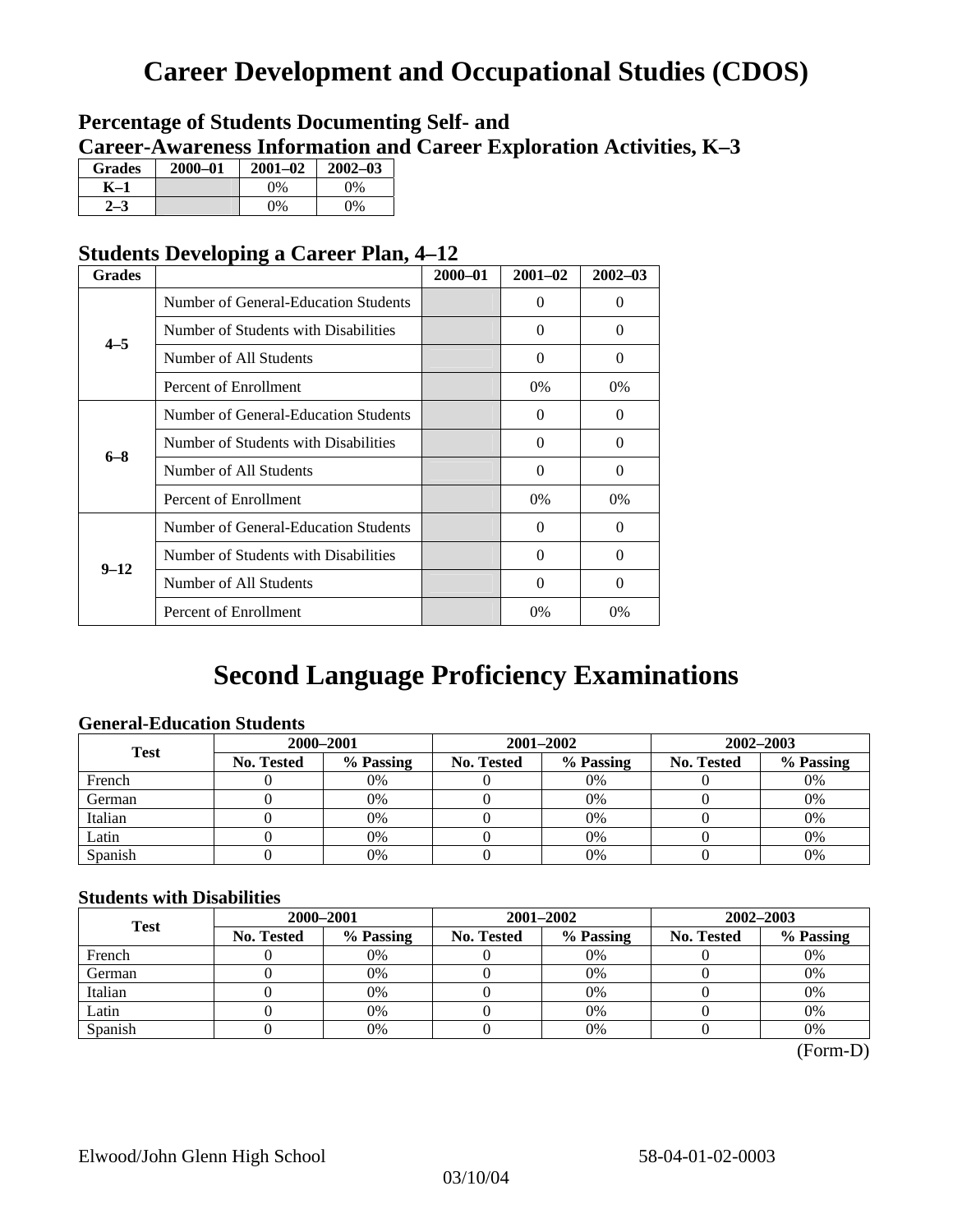# **Regents Competency Tests**

### **General-Education Students**

| <b>Test</b>           | 2000-2001         |           |            | 2001-2002 | 2002-2003                          |           |  |
|-----------------------|-------------------|-----------|------------|-----------|------------------------------------|-----------|--|
|                       | <b>No. Tested</b> | % Passing | No. Tested | % Passing | No. Tested<br>0%<br>0%<br>0%<br>0% | % Passing |  |
| <b>Mathematics</b>    |                   | 0%        |            |           |                                    |           |  |
| Science               |                   |           |            |           |                                    |           |  |
| Reading               |                   | 0%        |            |           |                                    |           |  |
| Writing               |                   | 0%        |            |           |                                    |           |  |
| <b>Global Studies</b> |                   |           |            |           |                                    |           |  |
| U.S. Hist & Gov't     |                   | 100%      |            | $0\%$     |                                    |           |  |

### **Students with Disabilities**

| <b>Test</b>           | 2000-2001         |           |                   | 2001-2002 | 2002-2003  |           |  |
|-----------------------|-------------------|-----------|-------------------|-----------|------------|-----------|--|
|                       | <b>No. Tested</b> | % Passing | <b>No. Tested</b> | % Passing | No. Tested | % Passing |  |
| <b>Mathematics</b>    |                   | 88%       |                   | 100%      | 14         | 93%       |  |
| Science               | 19                | 21%       |                   | 27%       |            | 54%       |  |
| Reading               |                   | 50%       |                   | 82%       |            | 0%        |  |
| Writing               | 10                | 80%       |                   | 71%       |            | 86%       |  |
| <b>Global Studies</b> | .5                | 27%       | 14                | 21%       |            | 60%       |  |
| U.S. Hist & Gov't     |                   | 22%       |                   | 54%       |            | 100%      |  |

 $(Form - E)$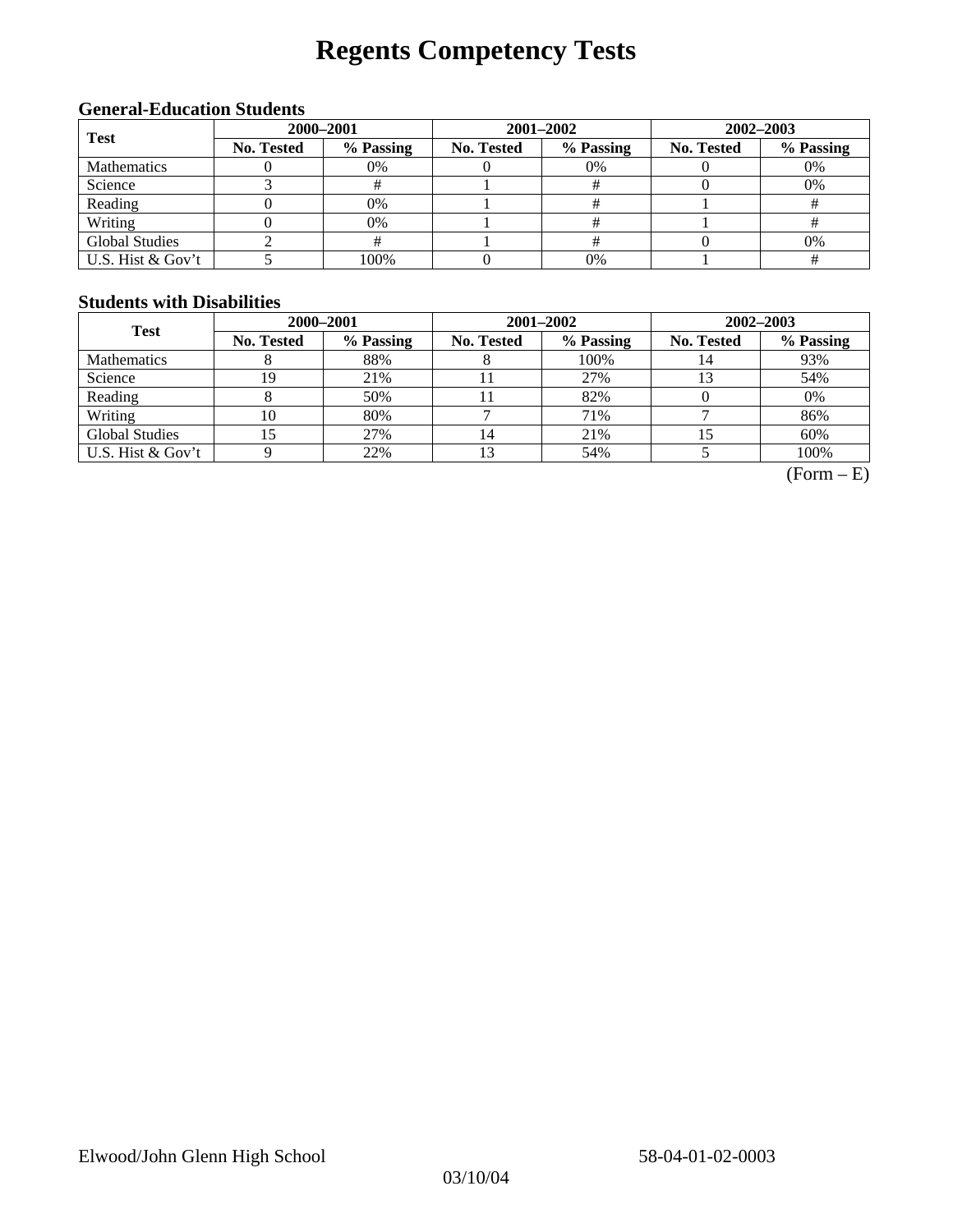|                                                            | <b>All Students</b> |                                     |      | <b>Students with Disabilities</b> |                  |                  |  |
|------------------------------------------------------------|---------------------|-------------------------------------|------|-----------------------------------|------------------|------------------|--|
|                                                            | 2001                | 2002                                | 2003 | 2001                              | 2002             | 2003             |  |
|                                                            |                     | <b>Comprehensive English</b>        |      |                                   |                  |                  |  |
| Number Tested                                              | 155                 | 148                                 | 163  | 16                                | 22               | 15               |  |
| Number Scoring 55-100                                      | 140                 | 136                                 | 146  | 6                                 | 13               | $\tau$           |  |
| Number Scoring 65-100                                      | 130                 | 129                                 | 142  | 6                                 | 12               | $\overline{4}$   |  |
| Number Scoring 85-100                                      | $\overline{70}$     | $\overline{76}$                     | 84   | $\mathbf{1}$                      | $\mathbf{1}$     | $\overline{0}$   |  |
| Percentage of Tested Scoring 55-100                        | 90%                 | 92%                                 | 90%  | 38%                               | 59%              | 47%              |  |
| Percentage of Tested Scoring 65-100                        | 84%                 | 87%                                 | 87%  | 38%                               | 55%              | 27%              |  |
| Percentage of Tested Scoring 85-100                        | 45%                 | 51%                                 | 52%  | 6%                                | 5%               | 0%               |  |
| <b>Mathematics A</b>                                       |                     |                                     |      |                                   |                  |                  |  |
| Number Tested                                              | $\boldsymbol{0}$    | 53                                  | 199  | $\boldsymbol{0}$                  | $\boldsymbol{0}$ | 23               |  |
| Number Scoring 55-100                                      | $\overline{0}$      | 53                                  | 164  | $\mathbf{0}$                      | $\mathbf{0}$     | 12               |  |
| Number Scoring 65-100                                      | $\mathbf{0}$        | 51                                  | 144  | $\boldsymbol{0}$                  | $\mathbf{0}$     | $\overline{4}$   |  |
| Number Scoring 85-100                                      | $\boldsymbol{0}$    | 42                                  | 50   | $\boldsymbol{0}$                  | $\boldsymbol{0}$ | $\boldsymbol{0}$ |  |
| Percentage of Tested Scoring 55-100                        | 0%                  | 100%                                | 82%  | 0%                                | 0%               | 52%              |  |
| Percentage of Tested Scoring 65-100                        | 0%                  | 96%                                 | 72%  | 0%                                | 0%               | 17%              |  |
| Percentage of Tested Scoring 85-100                        | 0%                  | 79%                                 | 25%  | 0%                                | 0%               | $0\%$            |  |
| Mathematics B (first administered June 2001)               |                     |                                     |      |                                   |                  |                  |  |
| Number Tested                                              | $\overline{0}$      | $\overline{0}$                      | 45   | $\boldsymbol{0}$                  | $\boldsymbol{0}$ | $\boldsymbol{0}$ |  |
| Number Scoring 55-100                                      | $\overline{0}$      | $\overline{0}$                      | 45   | $\mathbf{0}$                      | $\overline{0}$   | $\mathbf{0}$     |  |
| Number Scoring 65-100                                      | $\overline{0}$      | $\overline{0}$                      | 44   | $\overline{0}$                    | $\overline{0}$   | $\overline{0}$   |  |
| Number Scoring 85-100                                      | $\overline{0}$      | $\overline{0}$                      | 19   | $\overline{0}$                    | $\overline{0}$   | $\overline{0}$   |  |
| Percentage of Tested Scoring 55-100                        | 0%                  | 0%                                  | 100% | 0%                                | 0%               | 0%               |  |
| Percentage of Tested Scoring 65-100                        | 0%                  | 0%                                  | 98%  | 0%                                | 0%               | 0%               |  |
| Percentage of Tested Scoring 85-100                        | 0%                  | 0%                                  | 42%  | 0%                                | 0%               | 0%               |  |
|                                                            |                     | <b>Global History and Geography</b> |      |                                   |                  |                  |  |
| Number Tested                                              | 157                 | 174                                 | 168  | 22                                | 13               | 22               |  |
| Number Scoring 55-100                                      | 150                 | 162                                 | 153  | 17                                | $\overline{7}$   | 16               |  |
| Number Scoring 65-100                                      | 134                 | 145                                 | 147  | 11                                | $\overline{4}$   | 11               |  |
| Number Scoring 85-100                                      | 67                  | 69                                  | 98   | 3                                 | 1                | $\mathbf{1}$     |  |
| Percentage of Tested Scoring 55-100                        | 96%                 | 93%                                 | 91%  | 77%                               | 54%              | 73%              |  |
| Percentage of Tested Scoring 65-100                        | 85%                 | 83%                                 | 88%  | 50%                               | 31%              | 50%              |  |
| Percentage of Tested Scoring 85-100                        | 43%                 | 40%                                 | 58%  | 14%                               | 8%               | 5%               |  |
| U.S. History and Government (first administered June 2001) |                     |                                     |      |                                   |                  |                  |  |
| Number Tested                                              | 138                 | 153                                 | 156  | 13                                | 19               | 10               |  |
| Number Scoring 55-100                                      | 127                 | 143                                 | 153  | 6                                 | $\overline{14}$  | $\overline{10}$  |  |
| Number Scoring 65-100                                      | $11\overline{6}$    | 139                                 | 149  | 3                                 | 14               | $\overline{7}$   |  |
| Number Scoring 85-100                                      | 75                  | 78                                  | 100  | $\mathbf{1}$                      | 3                | $\overline{2}$   |  |
| Percentage of Tested Scoring 55-100                        | 92%                 | 93%                                 | 98%  | 46%                               | 74%              | 100%             |  |
| Percentage of Tested Scoring 65-100                        | 84%                 | 91%                                 | 96%  | 23%                               | 74%              | 70%              |  |
| Percentage of Tested Scoring 85-100                        | 54%                 | 51%                                 | 64%  | $8\%$                             | 16%              | 20%              |  |

 $(Form - F)$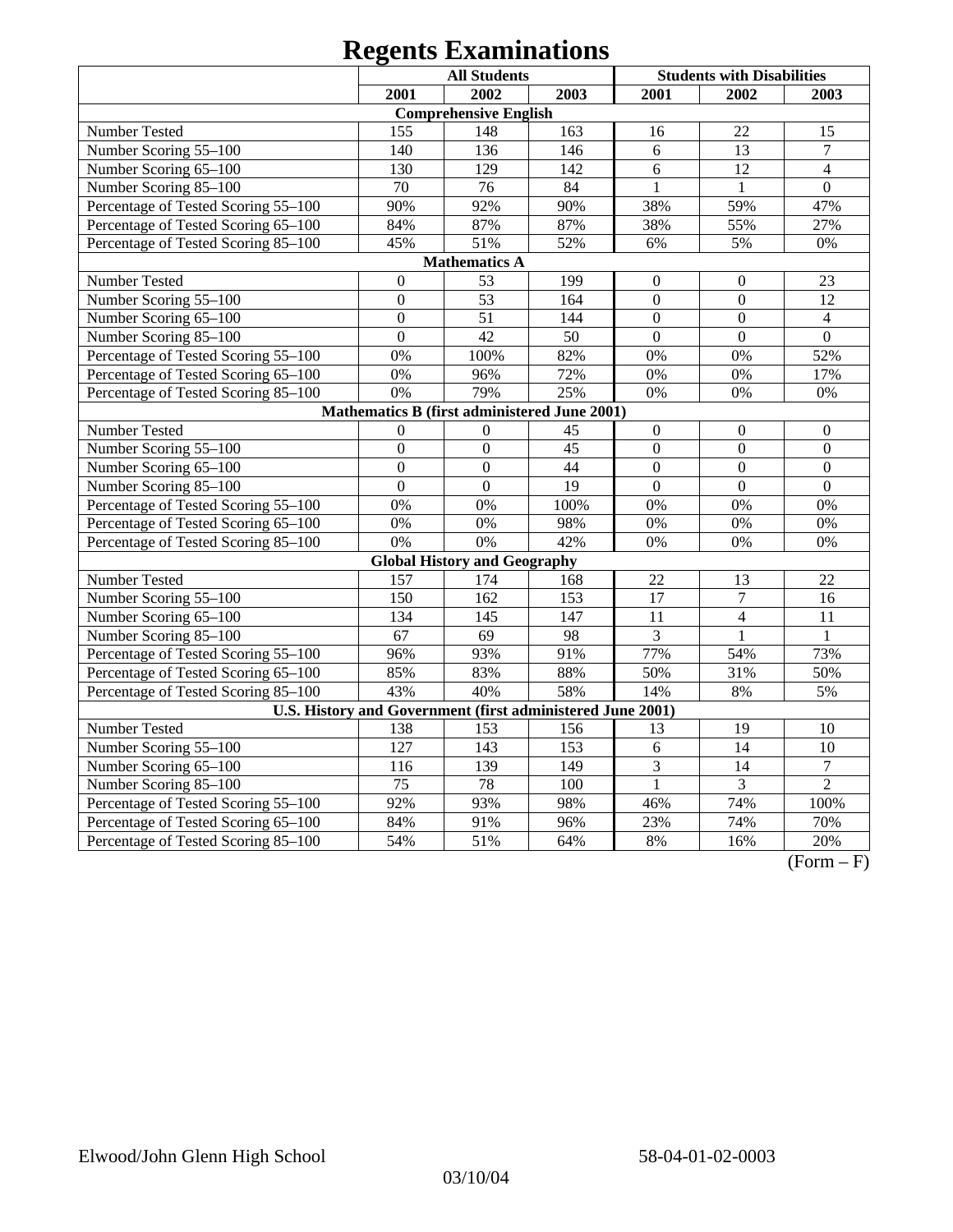|                                                               |      | $\sim$                                                    |      |                  |                                   |                |
|---------------------------------------------------------------|------|-----------------------------------------------------------|------|------------------|-----------------------------------|----------------|
|                                                               |      | <b>All Students</b>                                       |      |                  | <b>Students with Disabilities</b> |                |
|                                                               | 2001 | 2002                                                      | 2003 | 2001             | 2002                              | 2003           |
|                                                               |      | Living Environment (first administered June 2001)         |      |                  |                                   |                |
| Number Tested                                                 | 109  | 144                                                       | 168  | 8                | 7                                 | 11             |
| Number Scoring 55-100                                         | 109  | 142                                                       | 164  | 8                | $\overline{7}$                    | 10             |
| Number Scoring 65-100                                         | 107  | 137                                                       | 154  | 8                | $\overline{7}$                    | $\overline{7}$ |
| Number Scoring 85-100                                         | 24   | 46                                                        | 56   | $\overline{0}$   | $\theta$                          | $\overline{0}$ |
| Percentage of Tested Scoring 55-100                           | 100% | 99%                                                       | 98%  | 100%             | 100%                              | 91%            |
| Percentage of Tested Scoring 65-100                           | 98%  | 95%                                                       | 92%  | 100%             | 100%                              | 64%            |
| Percentage of Tested Scoring 85-100                           | 22%  | 32%                                                       | 33%  | 0%               | 0%                                | 0%             |
| Physical Setting/Earth Science (first administered June 2001) |      |                                                           |      |                  |                                   |                |
| Number Tested                                                 | 108  | 138                                                       | 115  | 9                | 16                                | 8              |
| Number Scoring 55-100                                         | 96   | 118                                                       | 106  | 6                | $\overline{9}$                    | 6              |
| Number Scoring 65-100                                         | 85   | 104                                                       | 95   | $\overline{4}$   | 6                                 | 4              |
| Number Scoring 85-100                                         | 18   | 28                                                        | 30   | $\boldsymbol{0}$ | $\Omega$                          | 1              |
| Percentage of Tested Scoring 55-100                           | 89%  | 86%                                                       | 92%  | 67%              | 56%                               | 75%            |
| Percentage of Tested Scoring 65-100                           | 79%  | 75%                                                       | 83%  | 44%              | 38%                               | 50%            |
| Percentage of Tested Scoring 85-100                           | 17%  | 20%                                                       | 26%  | 0%               | 0%                                | 12%            |
|                                                               |      | Physical Setting/Chemistry (first administered June 2002) |      |                  |                                   |                |
| Number Tested                                                 |      | 91                                                        | 89   |                  | 3                                 | 3              |
| Number Scoring 55-100                                         |      | 90                                                        | 85   |                  | $\#$                              | $\#$           |
| Number Scoring 65-100                                         |      | 77                                                        | 70   |                  | $\#$                              | $\#$           |
| Number Scoring 85-100                                         |      | 24                                                        | 18   |                  | $\#$                              | $\#$           |
| Percentage of Tested Scoring 55-100                           |      | 99%                                                       | 96%  |                  | $\#$                              | $\#$           |
| Percentage of Tested Scoring 65-100                           |      | 85%                                                       | 79%  |                  | $\#$                              | $\#$           |
| Percentage of Tested Scoring 85-100                           |      | 26%                                                       | 20%  |                  | $\#$                              | $\#$           |
|                                                               |      | Physical Setting/Physics (first administered June 2002)*  |      |                  |                                   |                |
| Number Tested                                                 |      |                                                           |      |                  |                                   |                |
| Number Scoring 55-100                                         |      |                                                           |      |                  |                                   |                |
| Number Scoring 65-100                                         |      |                                                           |      |                  |                                   |                |
| Number Scoring 85-100                                         |      |                                                           |      |                  |                                   |                |
| Percentage of Tested Scoring 55-100                           |      |                                                           |      |                  |                                   |                |
| Percentage of Tested Scoring 65-100                           |      |                                                           |      |                  |                                   |                |
| Percentage of Tested Scoring 85-100                           |      |                                                           |      |                  |                                   |                |

\* Physical Setting/Physics results are not included in the report card because the Department is issuing a new conversion chart for this assessment. Data currently available to the Department are based on the original conversion chart for the assessment.

 $(Form - G)$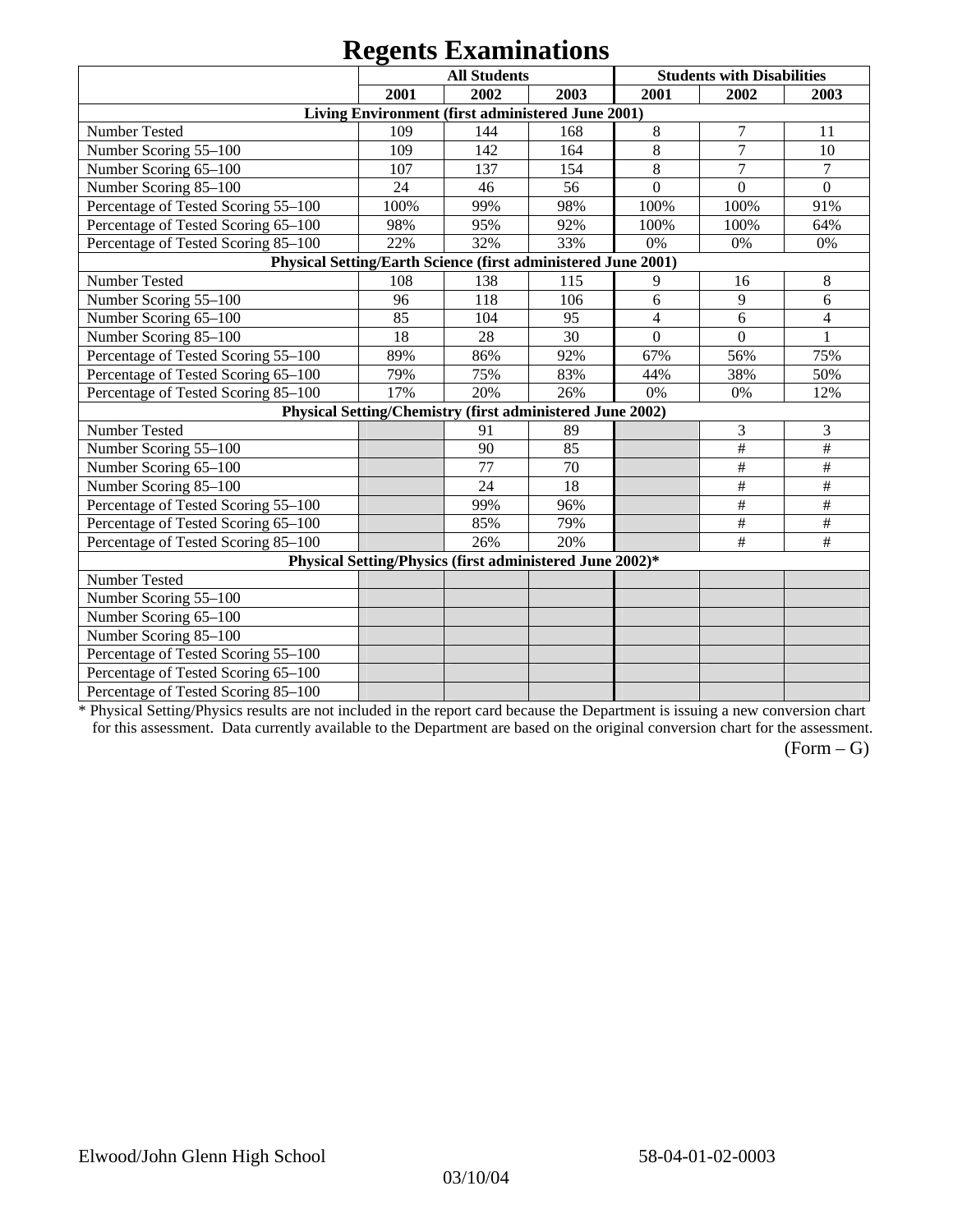|                                     |                  | <b>All Students</b>          |                  | <b>Students with Disabilities</b> |                  |                  |
|-------------------------------------|------------------|------------------------------|------------------|-----------------------------------|------------------|------------------|
|                                     | 2001             | 2002                         | 2003             | 2001                              | 2002             | 2003             |
|                                     |                  | <b>Comprehensive French</b>  |                  |                                   |                  |                  |
| Number Tested                       | 14               | 24                           | 18               | $\boldsymbol{0}$                  | $\theta$         | $\mathbf{0}$     |
| Number Scoring 55-100               | 14               | 24                           | 18               | $\overline{0}$                    | $\boldsymbol{0}$ | $\mathbf{0}$     |
| Number Scoring 65-100               | 14               | 24                           | 18               | $\overline{0}$                    | $\overline{0}$   | $\overline{0}$   |
| Number Scoring 85-100               | 10               | 14                           | 13               | $\overline{0}$                    | $\overline{0}$   | $\overline{0}$   |
| Percentage of Tested Scoring 55-100 | 100%             | 100%                         | 100%             | 0%                                | 0%               | 0%               |
| Percentage of Tested Scoring 65-100 | 100%             | 100%                         | 100%             | 0%                                | 0%               | 0%               |
| Percentage of Tested Scoring 85-100 | 71%              | 58%                          | 72%              | 0%                                | 0%               | 0%               |
|                                     |                  | <b>Comprehensive Italian</b> |                  |                                   |                  |                  |
| Number Tested                       |                  | $\theta$                     | $\boldsymbol{0}$ | $\boldsymbol{0}$                  | $\theta$         | $\mathbf{0}$     |
| Number Scoring 55-100               | $\overline{\#}$  | $\overline{0}$               | $\mathbf{0}$     | $\overline{0}$                    | $\boldsymbol{0}$ | $\mathbf{0}$     |
| Number Scoring 65-100               | #                | $\overline{0}$               | $\overline{0}$   | $\overline{0}$                    | $\overline{0}$   | $\mathbf{0}$     |
| Number Scoring 85-100               | #                | $\overline{0}$               | $\overline{0}$   | $\overline{0}$                    | $\overline{0}$   | $\overline{0}$   |
| Percentage of Tested Scoring 55-100 | #                | 0%                           | 0%               | 0%                                | 0%               | 0%               |
| Percentage of Tested Scoring 65-100 | #                | 0%                           | 0%               | 0%                                | 0%               | 0%               |
| Percentage of Tested Scoring 85-100 | #                | 0%                           | 0%               | 0%                                | 0%               | 0%               |
|                                     |                  | <b>Comprehensive German</b>  |                  |                                   |                  |                  |
| Number Tested                       | $\theta$         | $\theta$                     | $\boldsymbol{0}$ | $\boldsymbol{0}$                  | $\boldsymbol{0}$ | $\mathbf{0}$     |
| Number Scoring 55-100               | $\overline{0}$   | $\overline{0}$               | $\mathbf{0}$     | $\overline{0}$                    | $\overline{0}$   | $\mathbf{0}$     |
| Number Scoring 65-100               | $\overline{0}$   | $\overline{0}$               | $\boldsymbol{0}$ | $\overline{0}$                    | $\overline{0}$   | $\mathbf{0}$     |
| Number Scoring 85-100               | $\overline{0}$   | $\overline{0}$               | $\overline{0}$   | $\overline{0}$                    | $\overline{0}$   | $\overline{0}$   |
| Percentage of Tested Scoring 55-100 | 0%               | 0%                           | 0%               | 0%                                | 0%               | 0%               |
| Percentage of Tested Scoring 65-100 | 0%               | 0%                           | 0%               | 0%                                | 0%               | 0%               |
| Percentage of Tested Scoring 85-100 | 0%               | 0%                           | 0%               | 0%                                | 0%               | 0%               |
|                                     |                  | <b>Comprehensive Hebrew</b>  |                  |                                   |                  |                  |
| Number Tested                       | $\overline{0}$   | $\boldsymbol{0}$             | $\boldsymbol{0}$ | $\boldsymbol{0}$                  | $\boldsymbol{0}$ | $\boldsymbol{0}$ |
| Number Scoring 55-100               | $\overline{0}$   | $\overline{0}$               | $\boldsymbol{0}$ | $\overline{0}$                    | $\overline{0}$   | $\mathbf{0}$     |
| Number Scoring 65-100               | $\overline{0}$   | $\overline{0}$               | $\overline{0}$   | $\overline{0}$                    | $\overline{0}$   | $\overline{0}$   |
| Number Scoring 85-100               | $\overline{0}$   | $\overline{0}$               | $\overline{0}$   | $\overline{0}$                    | $\overline{0}$   | $\mathbf{0}$     |
| Percentage of Tested Scoring 55-100 | 0%               | 0%                           | 0%               | 0%                                | 0%               | 0%               |
| Percentage of Tested Scoring 65-100 | 0%               | 0%                           | 0%               | 0%                                | 0%               | 0%               |
| Percentage of Tested Scoring 85-100 | 0%               | 0%                           | 0%               | 0%                                | 0%               | 0%               |
|                                     |                  | <b>Comprehensive Spanish</b> |                  |                                   |                  |                  |
| Number Tested                       | 79               | 56                           | 73               | 1                                 | $\overline{c}$   | 1                |
| Number Scoring 55-100               | 79               | 56                           | 73               | $\#$                              | $\#$             | $\frac{1}{2}$    |
| Number Scoring 65–100               | 79               | 56                           | 73               | #                                 | $\overline{\#}$  | $\overline{\#}$  |
| Number Scoring 85-100               | 72               | 54                           | 70               | $\overline{\#}$                   | $\overline{\#}$  | $\overline{\#}$  |
| Percentage of Tested Scoring 55-100 | 100%             | 100%                         | 100%             | $\overline{\#}$                   | $\frac{1}{2}$    | $\#$             |
| Percentage of Tested Scoring 65-100 | 100%             | 100%                         | 100%             | $\overline{\#}$                   | $\frac{1}{2}$    | $\#$             |
| Percentage of Tested Scoring 85-100 | 91%              | 96%                          | 96%              | $\overline{\#}$                   | $\overline{\#}$  | $\overline{\#}$  |
|                                     |                  | <b>Comprehensive Latin</b>   |                  |                                   |                  |                  |
| Number Tested                       | $\boldsymbol{0}$ | $\theta$                     | $\boldsymbol{0}$ | $\mathbf{0}$                      | $\boldsymbol{0}$ | $\boldsymbol{0}$ |
| Number Scoring 55-100               | $\boldsymbol{0}$ | $\boldsymbol{0}$             | $\boldsymbol{0}$ | $\boldsymbol{0}$                  | $\boldsymbol{0}$ | $\boldsymbol{0}$ |
| Number Scoring 65-100               | $\boldsymbol{0}$ | $\boldsymbol{0}$             | $\boldsymbol{0}$ | $\boldsymbol{0}$                  | $\boldsymbol{0}$ | $\boldsymbol{0}$ |
| Number Scoring 85-100               | $\overline{0}$   | $\mathbf{0}$                 | $\mathbf{0}$     | $\boldsymbol{0}$                  | $\boldsymbol{0}$ | $\boldsymbol{0}$ |
| Percentage of Tested Scoring 55-100 | 0%               | 0%                           | $0\%$            | 0%                                | 0%               | 0%               |
| Percentage of Tested Scoring 65-100 | 0%               | 0%                           | $0\%$            | 0%                                | 0%               | 0%               |
| Percentage of Tested Scoring 85-100 | $0\%$            | 0%                           | 0%               | 0%                                | 0%               | $0\%$            |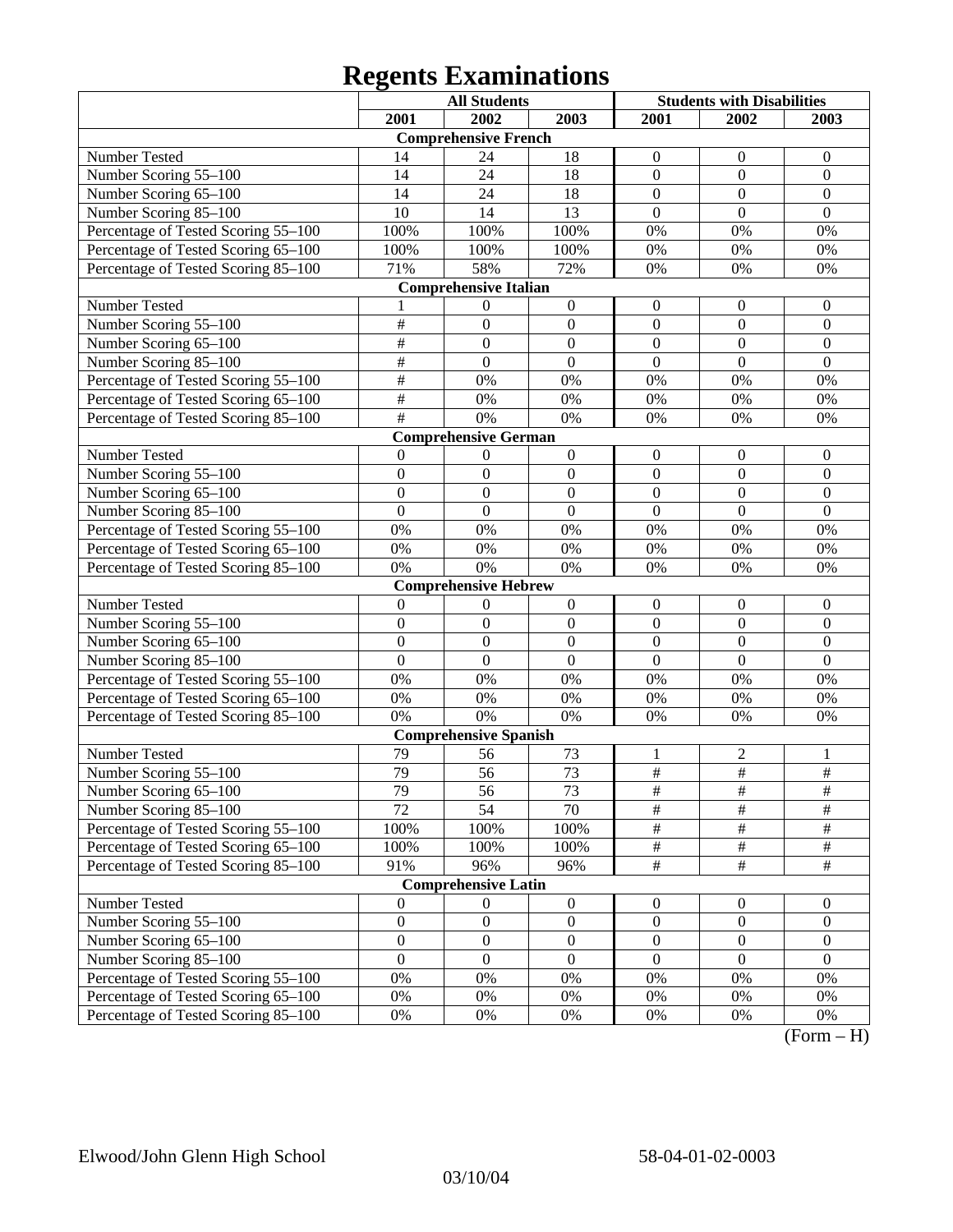|                                                                    | ັ<br><b>All Students</b> |                                           |      |      | <b>Students with Disabilities</b> |      |
|--------------------------------------------------------------------|--------------------------|-------------------------------------------|------|------|-----------------------------------|------|
|                                                                    | 2001                     | 2002                                      | 2003 | 2001 | 2002                              | 2003 |
| Sequential Mathematics, Course II (last administered January 2003) |                          |                                           |      |      |                                   |      |
| <b>Number Tested</b>                                               | 173                      | 100                                       | 23   | 6    | 9                                 | 2    |
| Number Scoring 55-100                                              | 157                      | 74                                        | 10   | 5    | 6                                 | #    |
| Number Scoring 65-100                                              | 147                      | 61                                        | 10   | 4    | 4                                 | #    |
| Number Scoring 85-100                                              | 83                       | 11                                        |      |      | $\theta$                          | #    |
| Percentage of Tested Scoring 55-100                                | 91%                      | 74%                                       | 43%  | 83%  | 67%                               | $\#$ |
| Percentage of Tested Scoring 65-100                                | 85%                      | 61%                                       | 43%  | 67%  | 44%                               | #    |
| Percentage of Tested Scoring 85-100                                | 48%                      | 11%                                       | 4%   | 17%  | $0\%$                             | #    |
|                                                                    |                          | <b>Sequential Mathematics, Course III</b> |      |      |                                   |      |
| Number Tested                                                      | 112                      | 119                                       | 50   |      | 4                                 |      |
| Number Scoring 55-100                                              | 103                      | 112                                       | 41   | #    | #                                 | #    |
| Number Scoring 65-100                                              | 97                       | 109                                       | 35   | #    | #                                 | #    |
| Number Scoring 85-100                                              | 44                       | 46                                        | 10   | #    | #                                 | #    |
| Percentage of Tested Scoring 55-100                                | 92%                      | 94%                                       | 82%  | #    | #                                 | #    |
| Percentage of Tested Scoring 65-100                                | 87%                      | 92%                                       | 70%  | $\#$ | #                                 | #    |
| Percentage of Tested Scoring 85-100                                | 39%                      | 39%                                       | 20%  | #    | #                                 | #    |

 $\overline{(Form-I)}$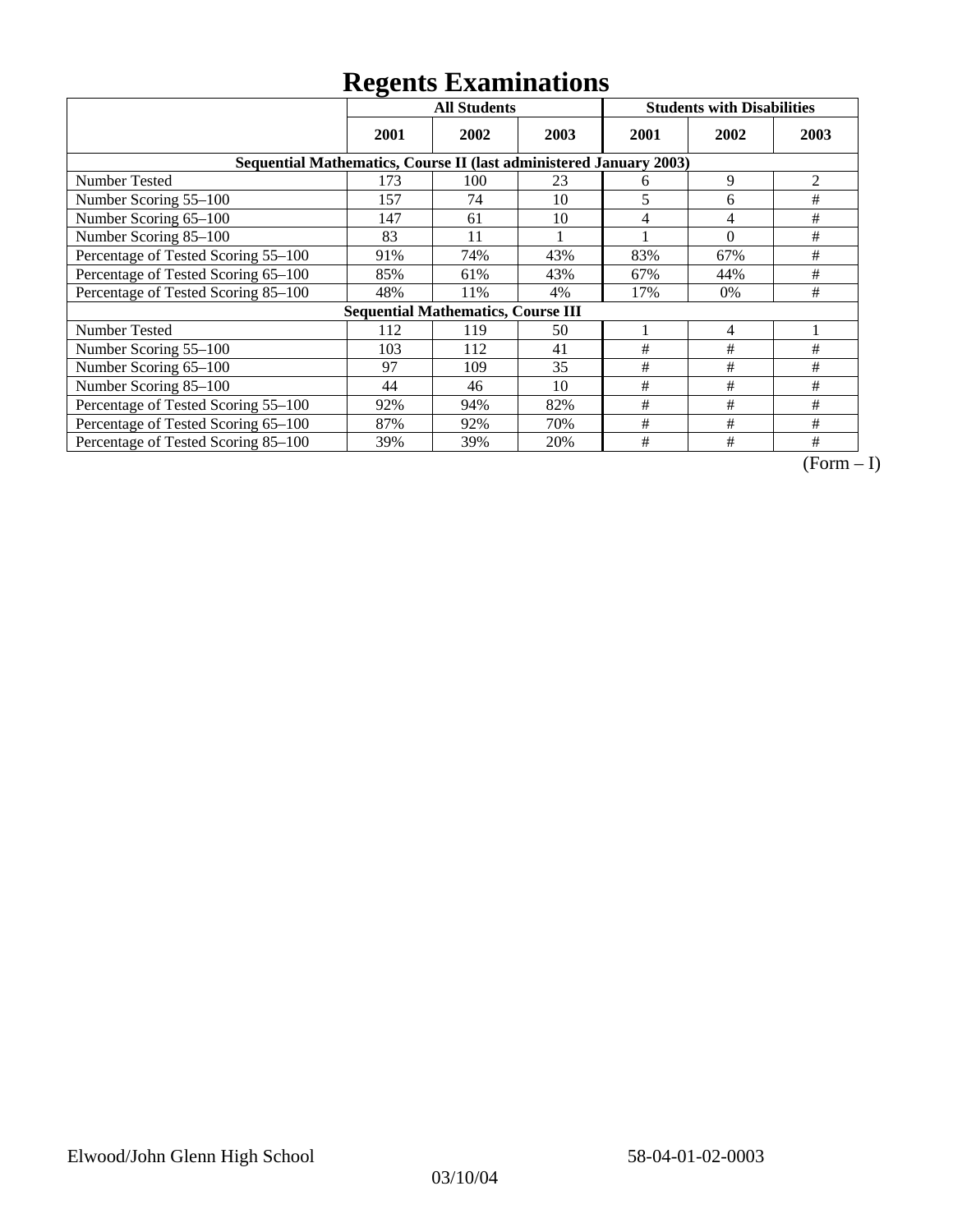### **Introduction to Occupations Examination**

|                                   | 2000-2001         |           | $2001 - 2002$     |           | 2002-2003  |           |  |
|-----------------------------------|-------------------|-----------|-------------------|-----------|------------|-----------|--|
|                                   | <b>No. Tested</b> | % Passing | <b>No. Tested</b> | % Passing | No. Tested | % Passing |  |
| <b>General-Education Students</b> | 40                | 93%       | 20                | 30%       | 10         | 100%      |  |
| <b>Students with Disabilities</b> |                   | 64%       | 10                | 60%       |            | #         |  |

On school reports, 2000–2001 and 2001–2002 data are for all students with disabilities enrolled in the school. District reports contain data for all students with disabilities enrolled in the district for the 2000–2001, 2001–2002, and 2002–2003 school years.

### **Elementary-Level Social Studies**

|                 |                                   | <b>Number</b><br><b>Tested</b> | $%$ at<br>Level 1 | $%$ at<br>Level 3<br>Level 2 |    | $%$ at<br>Level 4 |
|-----------------|-----------------------------------|--------------------------------|-------------------|------------------------------|----|-------------------|
| <b>Nov 2002</b> | <b>General-Education Students</b> |                                | 0%                | 0%                           | 0% | 0%                |
|                 | <b>Students with Disabilities</b> |                                | 0%                | 0%                           | 0% | $0\%$             |
|                 | All Students                      |                                | 0%                | 0%                           | 0% | $0\%$             |

### **Middle-Level Social Studies**

|                  |                                   | <b>Number</b><br>Tested | $%$ at<br>evel 1. | $%$ at<br>Level 2 | $%$ at<br>Level 3 | $%$ at<br>Level 4 |
|------------------|-----------------------------------|-------------------------|-------------------|-------------------|-------------------|-------------------|
| <b>June 2003</b> | <b>General-Education Students</b> |                         | 0%                | 0%                | $0\%$             | $0\%$             |
|                  | <b>Students with Disabilities</b> |                         | 0%                | 0%                | 0%                | 0%                |
|                  | All Students                      |                         | 0%                | 0%                | 0%                | 0%                |

 $(Form - J)$